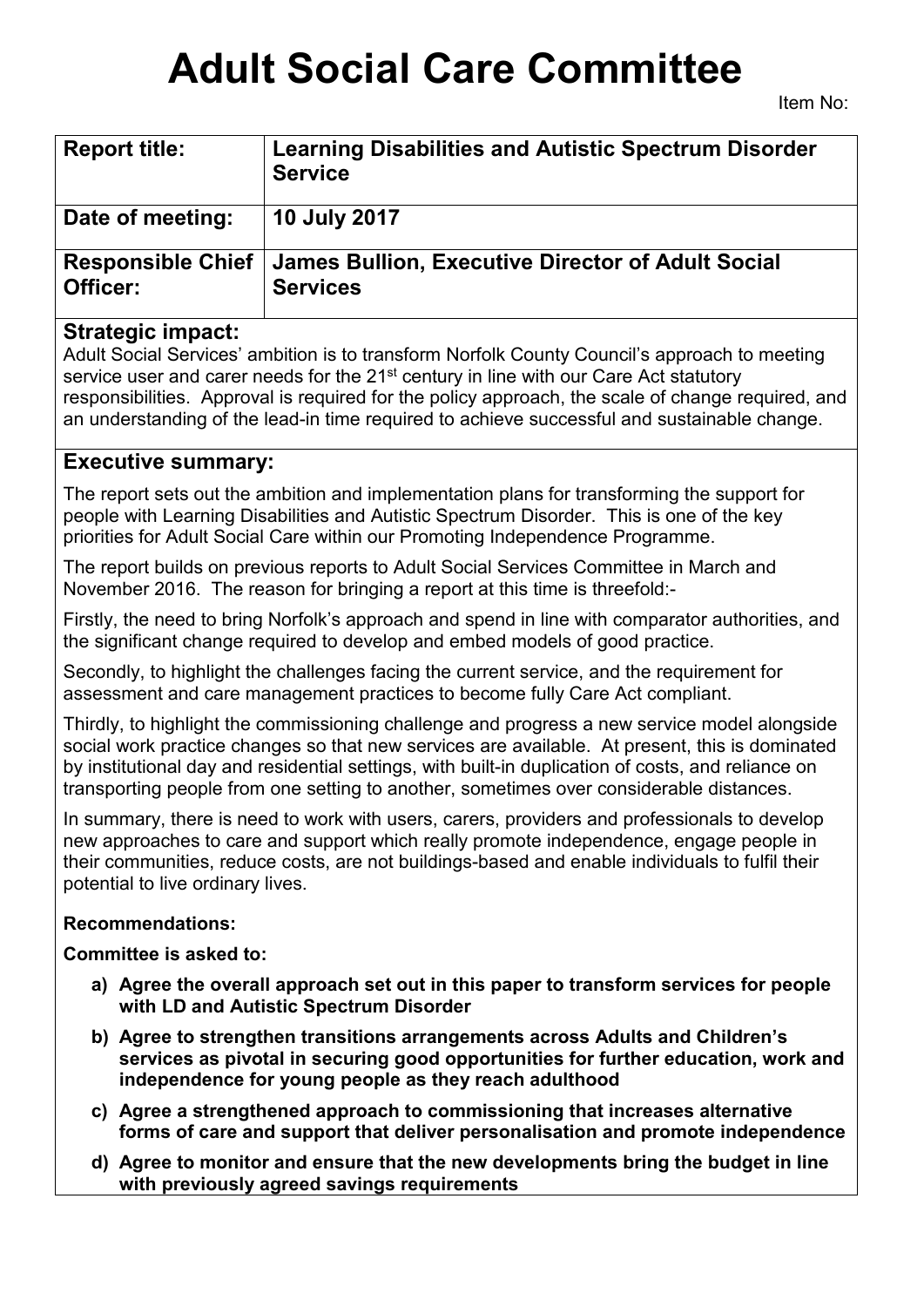#### **e) To agree Adult Social Services' approach to co-production of a strategy for people with learning disabilities and autistic spectrum disorder referred to at point 2.2.1 in this report**

## **1. Background**

- 1.1 Care Act implementation requires a new approach towards care and support which is about preventing, reducing and delaying the need for ongoing statutory services. This is reflected in Adult Social Services' vision to support people to be independent, resilient and well.
- 1.2 Improvements in health, resulting in increasing life expectancy over the last 30 years, have been very positive and have improved survival rates for babies and children, also resulting in an increase in young adults with complex needs. In planning terms, it is important for us to maximise individual opportunities for independence and focus resources well in order to protect and preserve the greatest level of support for people with the most complex needs.
- 1.3 With increasing life expectancy the number of parents and carers for people with learning disabilities and autistic spectrum disorder who are over 65 is increasing. As well as improving the way we work with those in transition from childhood to adulthood we need to prepare for carers to retire from physical care but be supported to maintain involvement with their adult child in a planned way.
- 1.4 The legislative basis for care and support is broadly defined within the Children and Families Act, The Autism Act 2009, the Care Act, Continuing Health Care frameworks, Mental Health Act and Mental Capacity Act. There is additional statutory guidance on Autistic spectrum disorder which was published in December 2015 which makes specific reference to the requirements for how people with autistic spectrum disorder are to be supported. A significant number of people with autistic spectrum disorder may also have a learning disability or mental health need and many of the young people entering adulthood will also have a dual diagnosis of Learning Disability and/or Autistic spectrum disorder as well as Mental Health and/or Physical disability.
- 1.5 Adult services have a responsibility to work with people from 14 upwards until end of life. In the main, people with a learning disability and/or autistic spectrum disorder are a defined and known population in which young people who meet statutory Care Act eligibility are likely to require ongoing support from the age of eighteen for 50 to 60 years. For this reason it is critically important to ensure each person is supported to be able to live as independently as possible and is able to acquire and develop skills in personal care, daily living, working and volunteering wherever possible.
- 1.6 Children's Services are committed to working in partnership with Adult Social Services to review current transition arrangements to ensure that ensure that disabled children receive a robust and integrated service as they transition into adult services. This forms part of the Children's Services Improvement Plan and was identified as a priority action in the report to Committee on 7 November 2016 entitled 'Priorities in the Learning Disability Service'.
- 1.7 Some people within this group may also be subject to the requirements of the Criminal Justice system and be placed in a specialised health or prison setting. Planning and preparation to move on/step down from these settings is a key part of the Adult Social Care remit in the same way as helping people move on or step down from nursing and residential placements. Much of this work is undertaken in conjunction with our Health Partners and a key example of this is the joint work undertaken within the Transforming Care Partnership, or TCP. This is a national requirement to put local arrangements in place to address the problems identified in the Winterbourne Review and ensure that,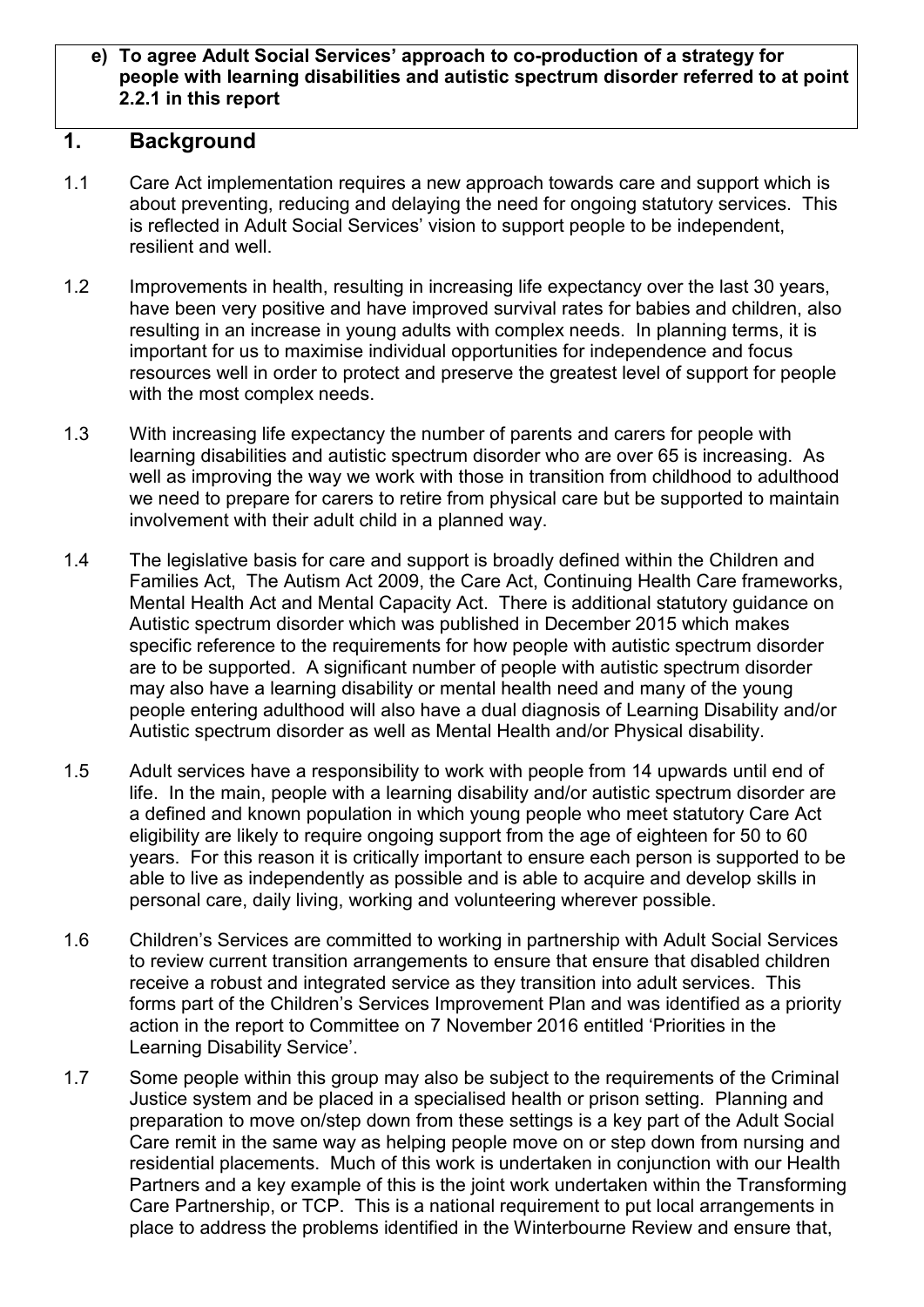wherever possible, people are supported in their communities rather than in institutions.

- 1.8 Current practice and service provision in Norfolk has not yet fully addressed the potential of this group nor kept up with major changes in attitudes and expectations over the last 30 years. Therefore, Norfolk needs to develop an approach that recognises individual potential, skills and capabilities and works with people to plan for the medium and long term.
- 1.9 Our ambition, put simply, is to give each person the opportunity to fulfil their potential and to have the same opportunities and support to lead an ordinary life with similar hopes, aspirations and expectations as the wider population. To do so takes time, particularly when many individuals have not been given the chance to explore opportunities outside more traditional forms of residential, nursing and day care.
- 1.10 Programmes of support that build skills and confidence can take between six to 18 months but will provide the basis on which people can build many further steps in independence throughout their lives. It will, however, require a change in cultural approach with care and support providers, carers and families playing a critical ongoing role.
- 1.11 The revised plans and recommendations in this report build on the 100 day plan introduced to members last year, which is now incorporated into the Younger Adults work stream, as the approach also benefits working age adults with mental health issues and physical disabilities. The work stream is building capacity to prioritise reviews and reduce the significant backlog.
- 1.12 Progress towards meeting the timelines and ambitions in the earlier reports has been hampered by a number of senior management changes and capacity issues within the operational teams that are now being addressed.

# **2. The Proposal and Progress to date**

2.1 There are a number of key areas which are being addressed:

#### **Prevention**

- 2.2 Information, advice guidance is being developed as part of the Entry Points work stream of the Promoting Independence which will be tailored for and available to the wider public. It is imperative that it is also relevant to people with a Learning Disability and Autistic spectrum disorder particularly around opportunities to gain skills in managing money, support to start volunteering and work experience, availability of safe services and low level support including assistive technologies and safe havens when people may be facing a difficulty.
- 2.3 Opportunities to engage in activities within communities to share interests and build friendships, contacts and information will be important as will knowing where there are reduced costs or access to community and leisure services that may meet specific needs e.g. autistic spectrum disorder friendly cinema screenings.
- 2.4 This work will strengthen the work underway in Transitions, as many of the young people supported within Children's services may not meet eligibility for Adult Social Care but will require signposting and transitional support as they progress into adulthood to give them a good start. The purpose will be to help young people acquire skills to manage a home, budgeting, looking after your health and wellbeing, keeping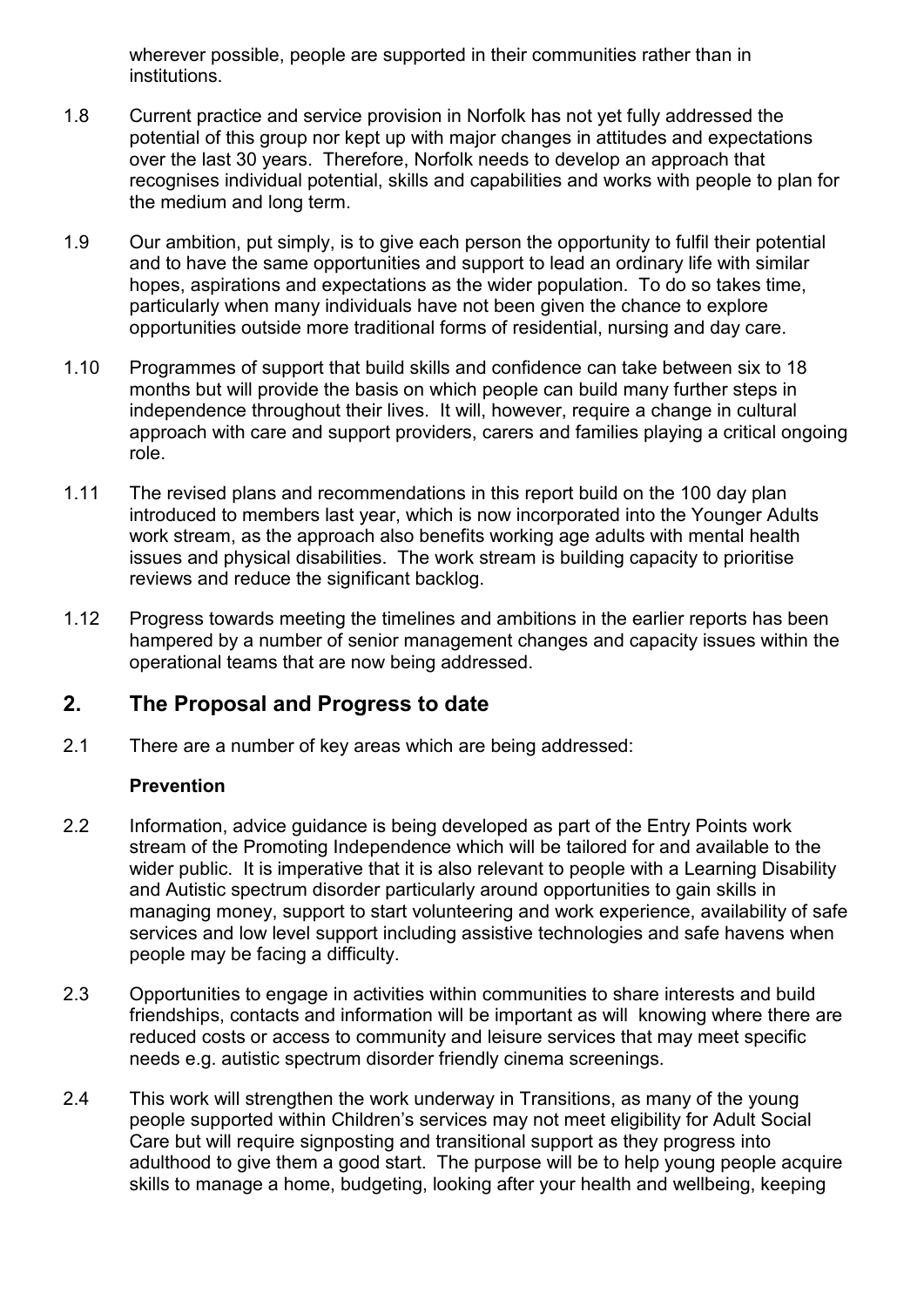safe and knowing when and where to seek relevant advice and information to build skills and resilience

## **Commissioning**

- 2.5 A clear strategy for commissioning support for people with learning disabilities is being co-produced with users and carers, with the engagement of providers and professional staff. This was identified as a vital piece of work in the report to Committee dated 7 March 2016, entitled 'Learning Disability Service Plans. This concise strategy and action plan will support effective positioning of the market and agencies operating within it. It will reflect models of best practice which will be shaped to meet the needs of the population here in Norfolk. The strategy will address the legislative requirements, changing ambitions and expectations of the target population, and lead to plans for transformation of services which are realistic, affordable and sustainable in the light of changing demographic needs.
- 2.6 The current annual spend on services for people with a learning disability is £119m, and at any one time this is used to support around 2,600 service users. 63% of the budget is spent on accommodation and 19% on day services. Within this there are significant infrastructure costs associated with buildings and building maintenance, and transporting people between them. A significant proportion of this, with good planning, could be released to better support individuals to build skills and competencies to meet individual goals and aspirations.
- 2.7 There are good practice examples which exist nationally and within the region including Essex, Thurrock, Suffolk and Peterborough which have adopted this approach and demonstrate different ways of working. They may be considered as part of the strategy development in Norfolk as part of determining how we can use the considerable resources available more expediently, to deliver the outcomes required in a way that is sustainable and can be future proofed. A number of commissioning initiatives are in the planning stage:-
- 2.8 Key Commissioning initiatives are in place for 2017/18:

#### **Day Services**

- 2.9 Norfolk County Council's vision for day services is to provide services that offer choice and develop skills and confidence whilst supporting outcomes for people that are positive and person centred.
- 2.10 Our current offer is primarily building based and follows a traditional model that provides services for adults with learning disabilities (LD) usually a "day centre" along with other people with learning disabilities in the area. We need to transform the support offered and the way it is funded by supporting people with learning disabilities to do more activities in settings such as workplaces, colleges, sports and leisure centres and community centres based in their local community.

#### **Accommodation Options**

- 2.11 People with a learning disability need a range of options for support and accommodation that can meet their needs but also flex as people develop greater independence or their needs change. We are exploring a number of options such as:
	- a) Shared Lives schemes are registered by the Care Quality Commission (CQC). They can provide day support, respite or a short or long-term home for adults (and sometimes 16/17 year olds) who need support and/or accommodation. Shared Lives carers are matched for compatibility with those they support, and they share their family and community life with them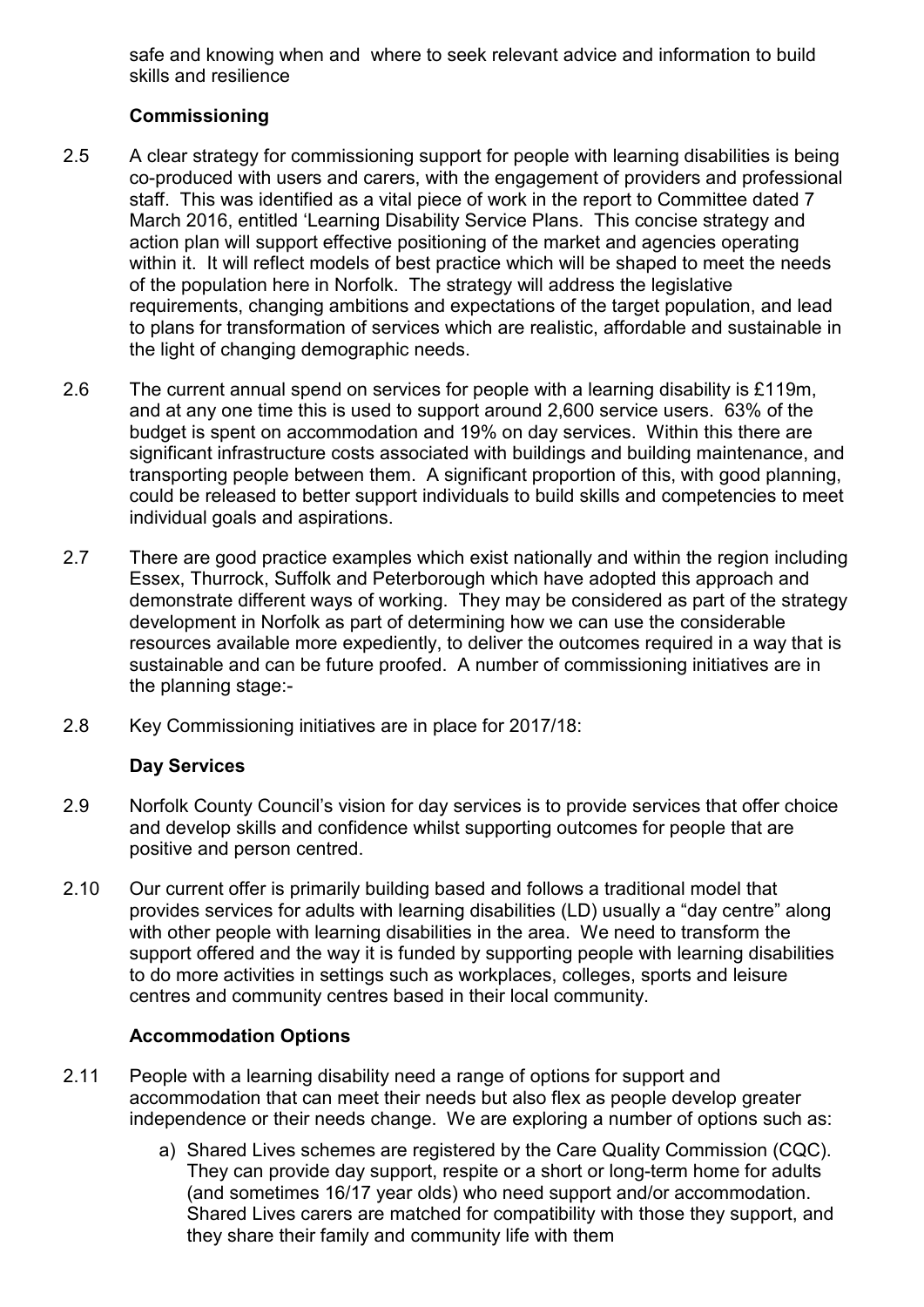b) Accommodation including supported living and housing with care should offer a flexible range of care and support options and needs to be available across the county. Work with providers and users of services seeks to maximise availability of suitable accommodation and support options

#### **Enablement Offer**

2.9 An enablement model is being developed which is therapy led and offers support to meet the goals and ambitions jointly agreed with the service user to acquire skills, confidence and abilities in personal care, routines of daily living , managing money, travelling and work opportunities. Clear goals and milestones will be agreed to measure progress and build on achievements. This approach will support young people through transitions, and move on opportunities for people in residential, day centres and supported living arrangements to achieve their potential over an agreed timescales. Safeguarding and positive risk taking will be fundamental aspects of enablement.

#### **Transition**

#### 2.10 **Transition to adulthood**

The review of current transition arrangements is underway with a view to developing a specialist standalone transition service that will ensure timely, consistent practice with the focus and expertise to help individuals maximise their potential. The target for delivery of this service is April 2018.

Many of the young people being supported through Children's services will have had Education, Care and Health plans and they may have ongoing need for health as well as social care support throughout their lives. Others who may have been well supported within education and Children's Social Care may not meet Care Act eligibility criteria but will require Information, Advice and Guidance and some ' enablement' to help them transition successfully to living and working independently.

#### 2.11 **Transition into later life**

We need to acknowledge the need for planning for people with LD who are themselves older people. Like anyone else, they need to be prepared for all the issues that might require support ranging from bereavement, loneliness and isolation, changes in functioning ability and illness associated with ageing as well as conditions such as dementia which may affect this population earlier than expected chronologically in the wider population rather than from the point of crisis.

#### **Employment**

- 2.12 Research and best practice shows that having a job is likely to significantly improve the life chances and independence of people with learning disabilities, offering independence and choice over future outcomes. This indicator has been identified within the County Council Plan as vital to outcomes around both the economy and Norfolk's vulnerable people.
- 2.13 Historically Norfolk's performance kept pace with the family group average, but poor performance over the last two years - and with a current rate of 3.3% of long term service users with a learning disability in employment - means that Norfolk is now significantly below the family group average percentage of 5.1% (Mar 17).
- 2.14 To improve this performance, the suite of measures outlined in Appendix A of the Committee report dated 7 November 2016 are in place, with more planned, to include a review of the NCC LD Employment Support 'Match' service. A review of day service providers is currently underway to ensure that providers who say they provide support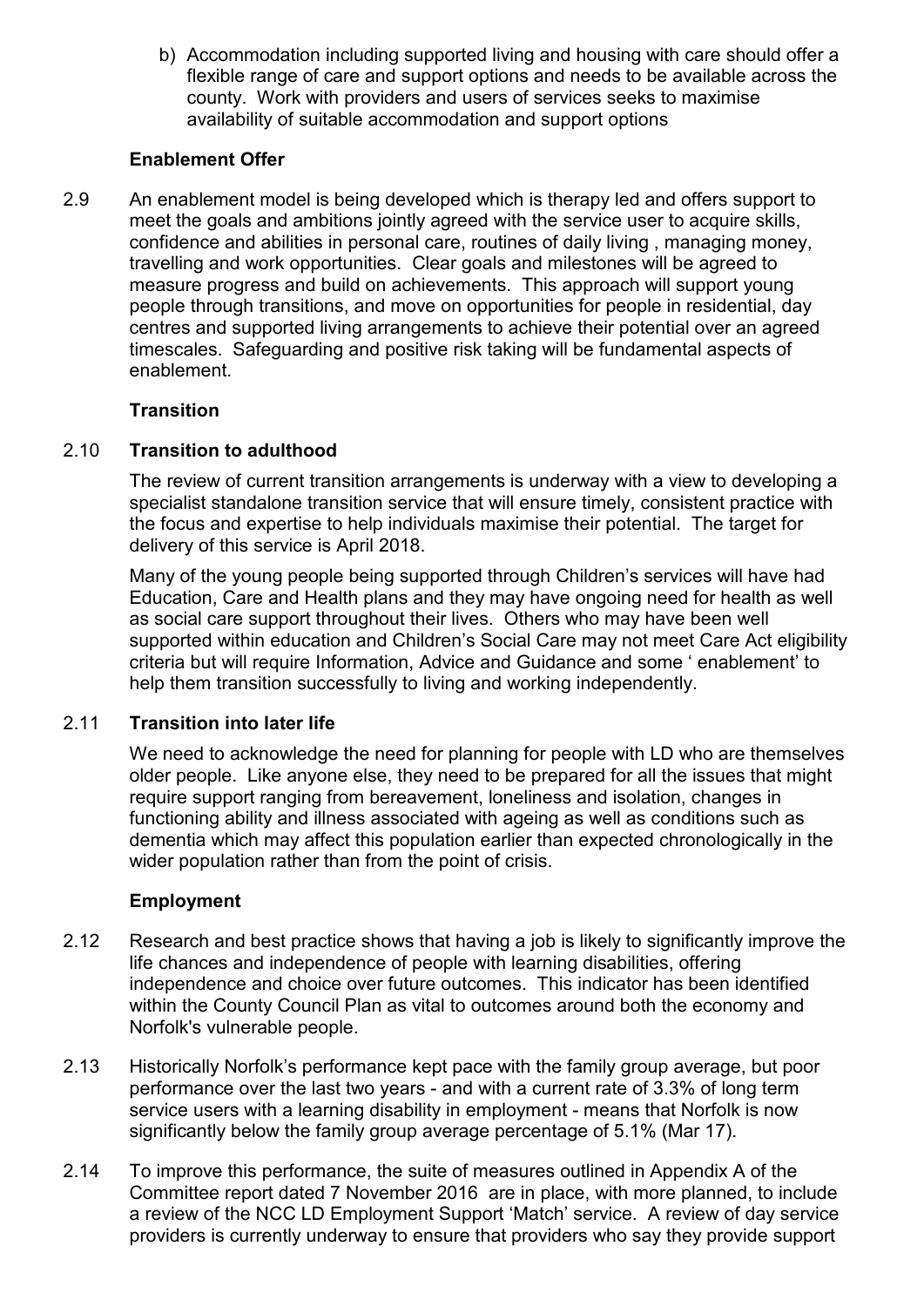for people to find work deliver on this. Following this review we will ensure effective contractual arrangements support targets with providers offering employment, workrelated activities and volunteering.

2.15 The OWLs (Opportunity, Work and Learning) project now has the full support of the County Leadership Team and is progressing. In addition, funding has been made available for a post to lead and co-ordinate Adult Social Services' approach. This capacity will allow us to build on the success of approaching employers directly rather than applying to the open market and develop our community approach further, perhaps with local events being organised to encourage employers to pledge work experience/voluntary work.

#### **Assessment and Review: New Social Work Model**

#### 2.16 **Strategic Leadership**

In February 2017, new leadership and senior management arrangements were put in place together with a Learning Disability Steering Group (which includes health and social care) which is chaired by the Executive Director to oversee the changes required. Extensive work to review our integration arrangements with NCH&C will take place over the next two years to ensure the service is as good as it can be.

#### 2.17 **Operational Management and social work**

Following an extensive analysis of capacity, management roles are currently being recruited to reduce the span of control in the existing operational management structure and facilitate a clear social care focus. This capacity will provide managers with the space to embed the strength-based model of social work practice and the enablement model mentioned previously. As with any cultural change it will require time to ensure consistency and confidence for professional staff to work differently with users and carers. However, the additional capacity will enable the service to deliver on the performance priorities outlined in Appendix A of the Committee paper dated 7 November 2016.

2.18 Further work is underway to understand the capacity required to address the significant backlog of work and focus reviews on the priority areas defined for significant change

# **3. Financial implications**

- 3.1 The 2016/17 expenditure on services for people with a Learning Disability was £119m and represented a significant financial pressure against a budget of £105m. The Council has realigned and invested for 2017/18 and the gross expenditure budget is now £120m. Elements of funding were provided to enable a sustainable baseline, but also £3.7m of monies were added to cover additional anticipated pressures resulting from demography and transition. The provision of purchased formal care for service users, including hired transport, represents 93% of this budget.
- 3.2 While there has been investment, under the Promoting Independence change programme, significant demand management savings are still required to be delivered from the budget relating to working age adults, a little under £15m over the period 2017-2020. However, the proposals in this paper do not require savings over and above those already agreed. In addition to this, the department intends to review its Day Care and Transport provision, to which people with a learning disability are substantial users, and deliver £3.5m and £3.8m of savings respectively.
- 3.3 The learning disability service will benefit from the additional social care funding a separate paper about the funding is elsewhere on this agenda. Specifics include the investment of £0.276m in five LD team managers, and further analysis will need to be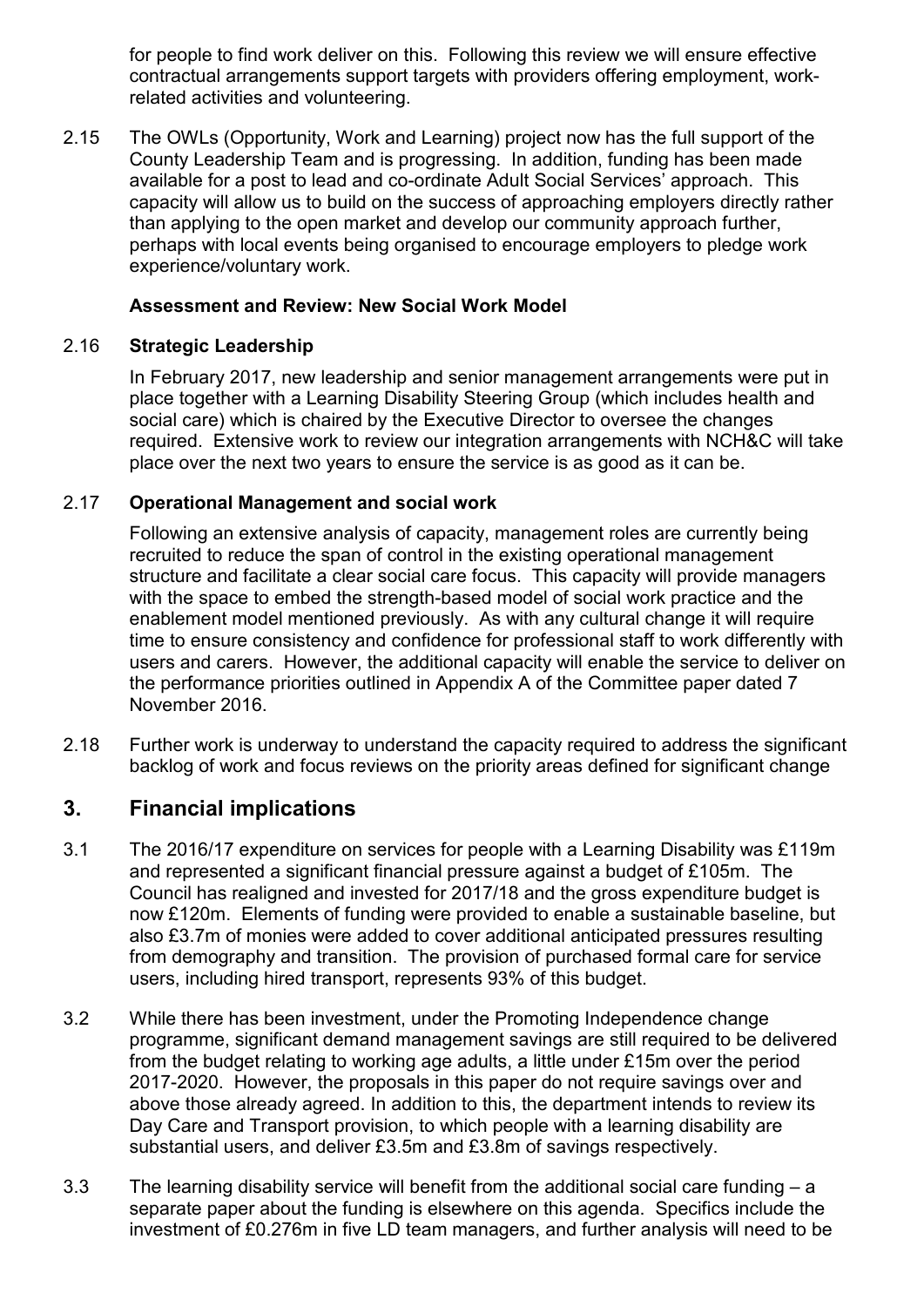undertaken to understand any further capacity requirements in the service, particularly to address backlogs in reviews and assessments.

3.4 In addition to the regional best practice referred to in this report, recent external support has indicated that the areas being focussed on have yielded financial gains to other local authorities. It is therefore clear that without a strong preventative and enabling approach, complimented by a smooth and effective transition process, and for those with the most complex of needs, a range of alternative models of care, that there is a significant risk to the ability to drive out the level of saving required.

# **4. Issues, Risk and Innovation**

- 4.1 The above proposals and work will ensure the department is well placed in terms of Care Act and Autism Act compliance.
- 4.2 The key risks include the scale of change and the need for close alignment between social work and commissioning.
- 4.3 Family and carer concerns about reducing reliance on day centres in favour of models that place greater emphasis on independence and pathways to work.
- 4.4 These risks can be mitigated by ensuring the strategy which is being co-produced informs the direction of travel, that there is clarity about the need for buildings based solutions for people with the most complex needs and that the changes will not be undertaken prior to any assessments and reviews of the needs of each individual person.
- 4.5 The proposals will make significant progress in enabling a consistency of approach and a strong voice from service users and carers in developing the future of care and support in Norfolk.
- 4.6 Other Council departments, health partners and providers will be actively involved and engaged in developing the new models of care and support as laid out within the Care Act and Autism Act.

# **5 Recommendations:**

- 5.1 **Committee is asked to:**
	- **a) Agree the overall approach set out in this paper to transform services for people with LD and Autistic Spectrum Disorder**
	- **b) Agree to strengthen transitions arrangements across Adults and Children's services as pivotal in securing good opportunities for further education, work and independence for young people as they reach adulthood**
	- **c) Agree a strengthened approach to commissioning that increases alternative forms of care and support that deliver personalisation and promote independence**
	- **d) Agree to monitor and ensure that the new developments bring the budget in line with previously agreed savings requirements**
	- **e) To agree Adult Social Services' approach to co-production of a strategy for people with learning disabilities and autistic spectrum disorder referred to at point 2.2.1 in this report**
- **6. Background Papers**